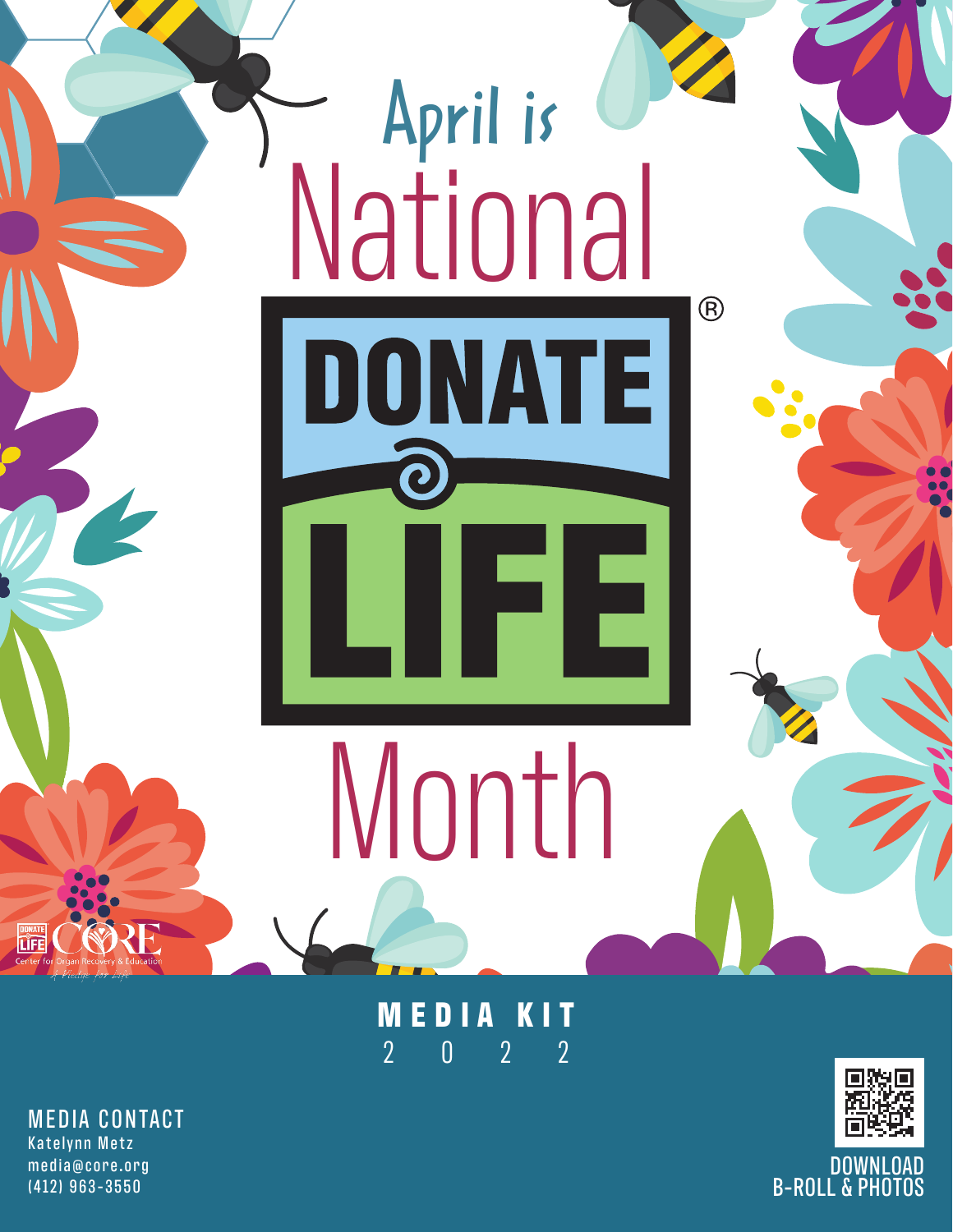# TIPS FOR REPORTERS

#### OUR MISSION

To **Save** and **Heal** lives through donation.

#### OUR GOAL

Our hope is that, by fostering a greater understanding of donation and transplantation through stories in the media, we will register more organ donors, and in doing so, offer hope to those waiting for a life-saving transplant, while also honoring the truest heroes of donation: the donors and their families.

#### CALLS TO ACTION

- Register as an organ donor today.
- Sign-up online at **registerme.org.**
- Check "yes" when you renew your license.
- Register by phone at 1-877-DONOR-PA.
- **#EveryoneCanGive**
- One organ donor can save eight lives.
- One tissue donor can heal 75 others.
- Tag us on social media **@COREDonateLife.**

#### SUGGESTED COPY: ORGAN DONATION

- Nationally, more than 100,000 people are waiting for a life-saving organ transplant.
- Every day, someone local dies waiting for a life-saving organ transplant.
- Myths about donation keep people from registering as donors.
- Organ and tissue donation does not interfere with an open casket funeral.
- All major religions support donation for its humanity and compassion.
- Anyone can become a donor, not just people who are young or in perfect health.
- No matter what, doctors do everything to save a life, and they are never part of the transplant team.
- Each of us is more likely to need a transplant in our lifetime than we are to be a donor after we pass away.
- Diseases, like high blood pressure and diabetes, or even common viruses can destroy the body's organs.
- Too few people register as organ donors so very few organs are available for transplant.
- Would you want a second chance at life? Remember, if nobody gives, nobody gets.
- Registering takes away a major stressor from your family because they'll know exactly what you wanted.
- Donation would give your family a legacy they can find strength and comfort in, should the unthinkable happen.

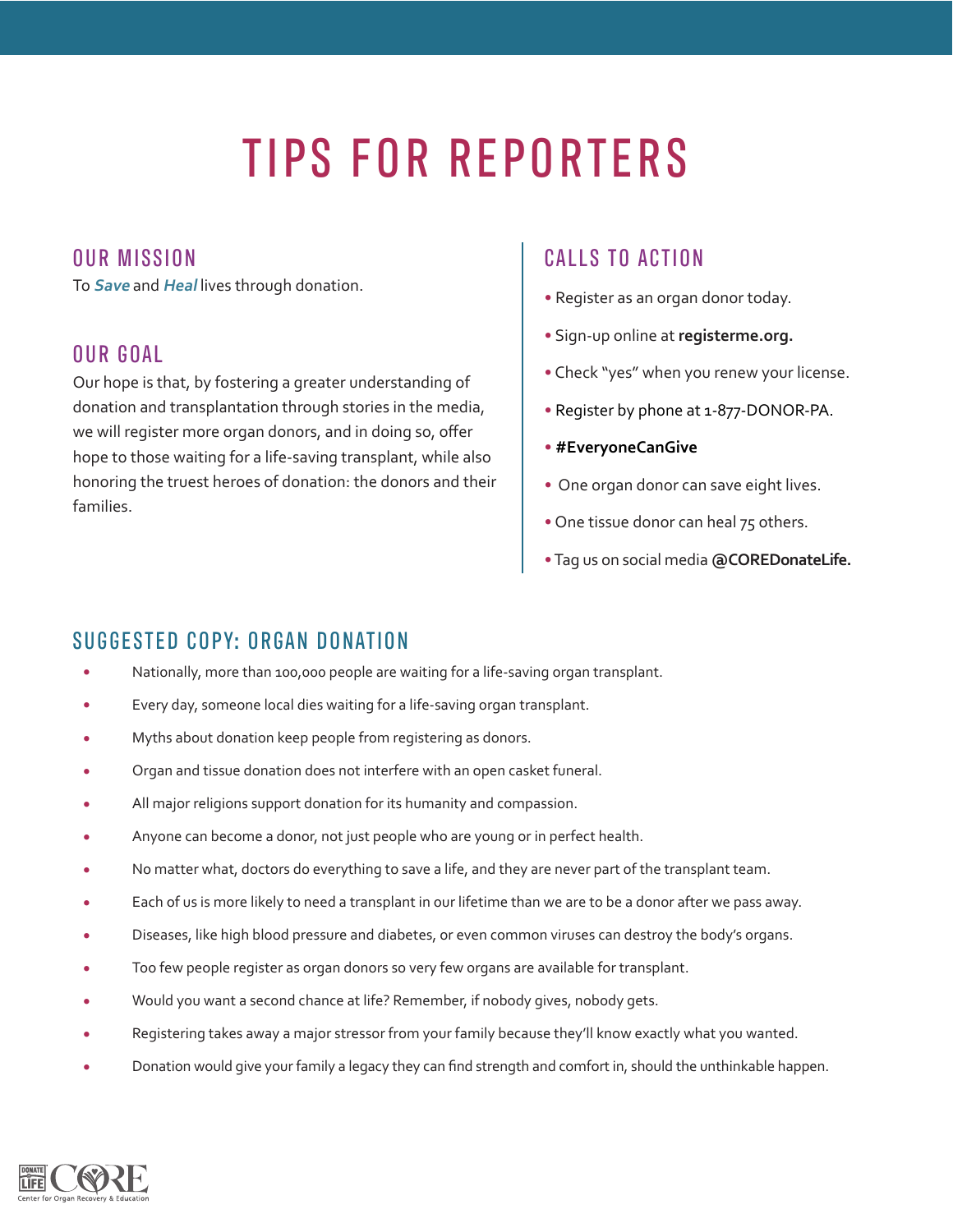## USING THE RIGHT WORDS

| APPROPRIATE TERMS INAPPROPRIATE TERMS |                                              |
|---------------------------------------|----------------------------------------------|
| "Recover" organs   "Harvest" organs   |                                              |
| "Harvesting" of organs                | "Recovery" of organs                         |
| "To harvest" organs                   | "Donation" of organs                         |
| "Cadaver" donation                    | "Deceased" donation                          |
| "Cadaveric" donor                     | "Deceased" donor                             |
| "Life" support                        | "Mechanical" support or "Ventilated" support |
| "Body parts"                          | Organs, tissue and corneas                   |
| "Coma"                                | "Brain Death"                                |
|                                       | "Enhanced" risk   "High" risk                |

### TELLING THE TRANSPLANT STORY

• In language, tone and images used, be mindful and respectful. The Society of Professional Journalists (SPJ) Code of Ethics calls on reporters to "Do No Harm" by treating all story subjects as human beings deserving of respect and compassion. In accordance with this principle, we recommend against using imagery of operating rooms and surgical procedures as well as words like "cadaver" and phrases such as "pull the plug."

• Organ donation is a rare and generous event. When a story on organ donation does not include a call to action to register as a donor or a mention of each donor's generous gift, the public is left with an overly simplistic understanding of organ donation. Always conclude a donation/transplantation-related story with an opportunity for viewers, listeners and readers to register as an organ donor: "To register as an organ donor, please visit **registerme.org** or check the box at your next trip to the DMV."

• Most transplants don't happen without the generosity of a donor and a donor family who, amidst their grief, made the choice to give the gift of life. When reporting a story focused on an organ recipient, take the opportunity to honor the gift given: "This story is possible because of the generosity of an organ donor."

• Stories with sensationalized or inaccurate information are damaging to the public trust, to those awaiting transplantation, and to the honor of donors and donor families who have given the gift of life. If ever in doubt, contact media@core.org for more information or to talk to an expert.